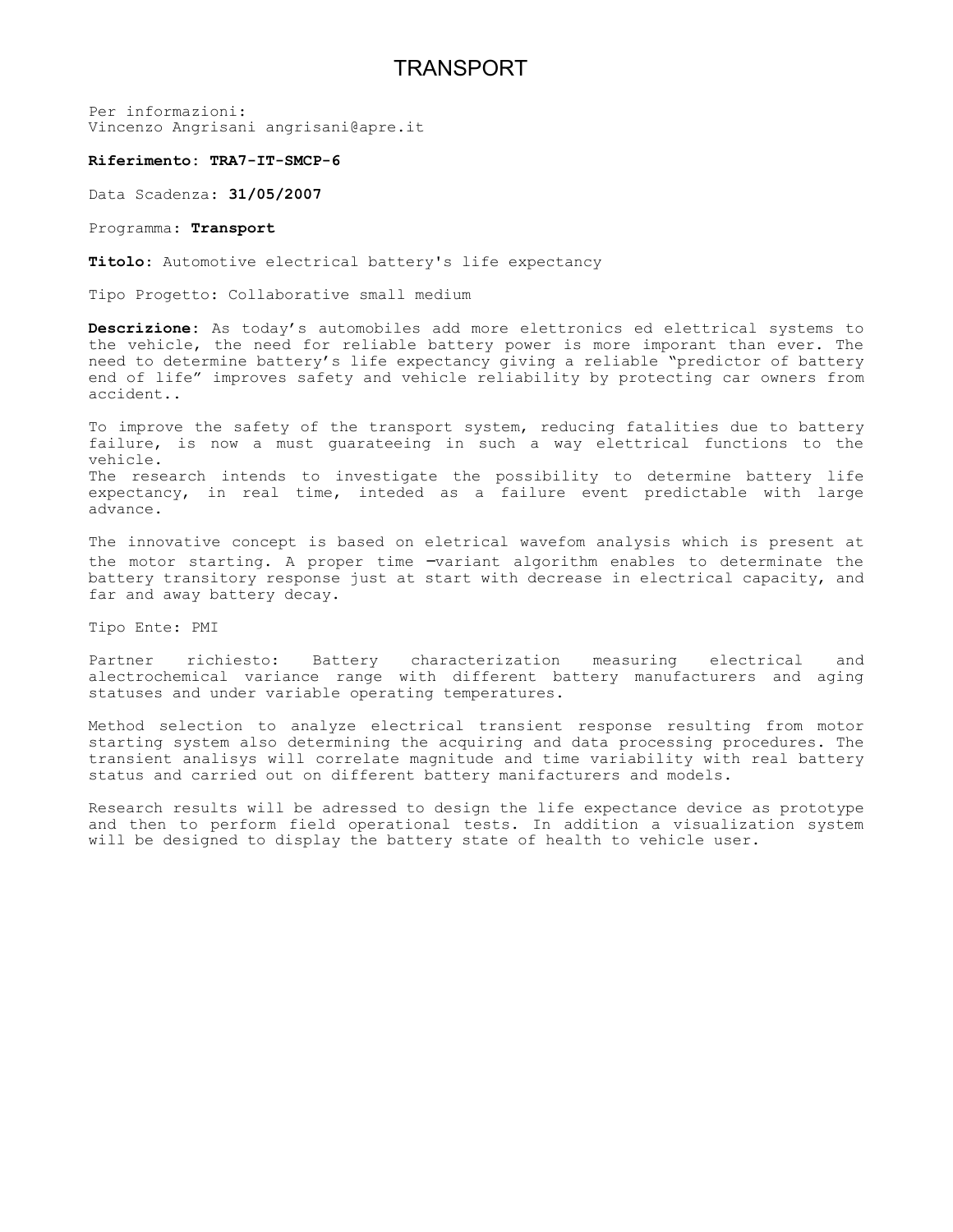Per informazioni: Vincenzo Angrisani angrisani@apre.it

Riferimento: **TRA7-EU-SMCP-1**

Data Scadenza: **31/05/2007**

Programma: **Trasporti**

**Titolo**: Development of a new joining technology based on the combination of the processes resistance spot welding and brazing for its application to aluminium – steel modular body in white vehicles

**Tipo Progetto**: small medium collaborative

**Descrizione:** The project is aimed to develop a new hybrid joining technology based on the combination of resistance spot welding and brazing processes (RSB process). The RSB process will be designed to cope with dissimilar joints of aluminium to steel thin plates. These joints are identical to the ones used to produce advance body in white concepts, combining different materials to enhance crashworthiness, reduce weight and as a result fuel consumption and emissions.

Market requirements were the main driver for the evolution of advanced concepts of the kind, shifting from the traditional monocoque body concept to the modular concept. This implies the use of materials with specific properties depending on their function in the vehicle (energy absorption, lightness, aesthetic, etc.). It is a fact that nowadays, it exists a necessity of using front and rear modules made out of aluminium, to be later jointed to a steel safety cell. Conventional joining techniques (RSW, GMAW) are not useful for those applications as a number of metallurgical problems arise. Current joining solutions are based on hybrid joining techniques, e.g. rivet – bonding. Nevertheless, these solutions have significant disadvantages including their high cost, their increase in weight, limited flexibility, and others.

Resistance Spot Brazing will overcome these problems, allowing a broad implementation of aluminium – steel concepts. Hybrid resistance welding – brazing techniques to join aluminium components are to date barely investigated. Consequently, this represents a real opportunity to acquire a key knowledge for the European transport industry, increasing its competitiveness through this innovative process.

A multidisciplinary consortium will execute the project. The consortium will investigate the characteristics and the requirements of the RSB process, including the definition of appropriate filler materials, the state of application (paste or solid pre – forms) and the application method. A selected application will be defined and specific joint requirements will be established. Comprehensive laboratory tests and real pilot tests will be performed during the project. It is expected that the industrial viability of the process will be demonstrated and precise data of technological characteristics, productivity and economics will be obtained.

3. Objectives

The main objective is to develop a new hybrid joining technology based on the combination of processes including resistance spot welding and brazing (RSB process).

Other technical objectives for the successful development of this project include: 1. To develop an aluminium – steel joining process with good mechanical properties. 2. To develop a filler metal (composition and form) that adapts to resistance heating mode and metallurgical affinity both with aluminium and steel sheets. 3. To develop an automatic deposition method of filler metal to achieve typical automotive productivity rates.

4. To determine non-destructive testing methods to evaluate the quality of joints. 5. To develop new electrode tips (material and geometry) for this new process. 6. To elaborate a weldability and troubleshooting guide about this new process and this new type of joint.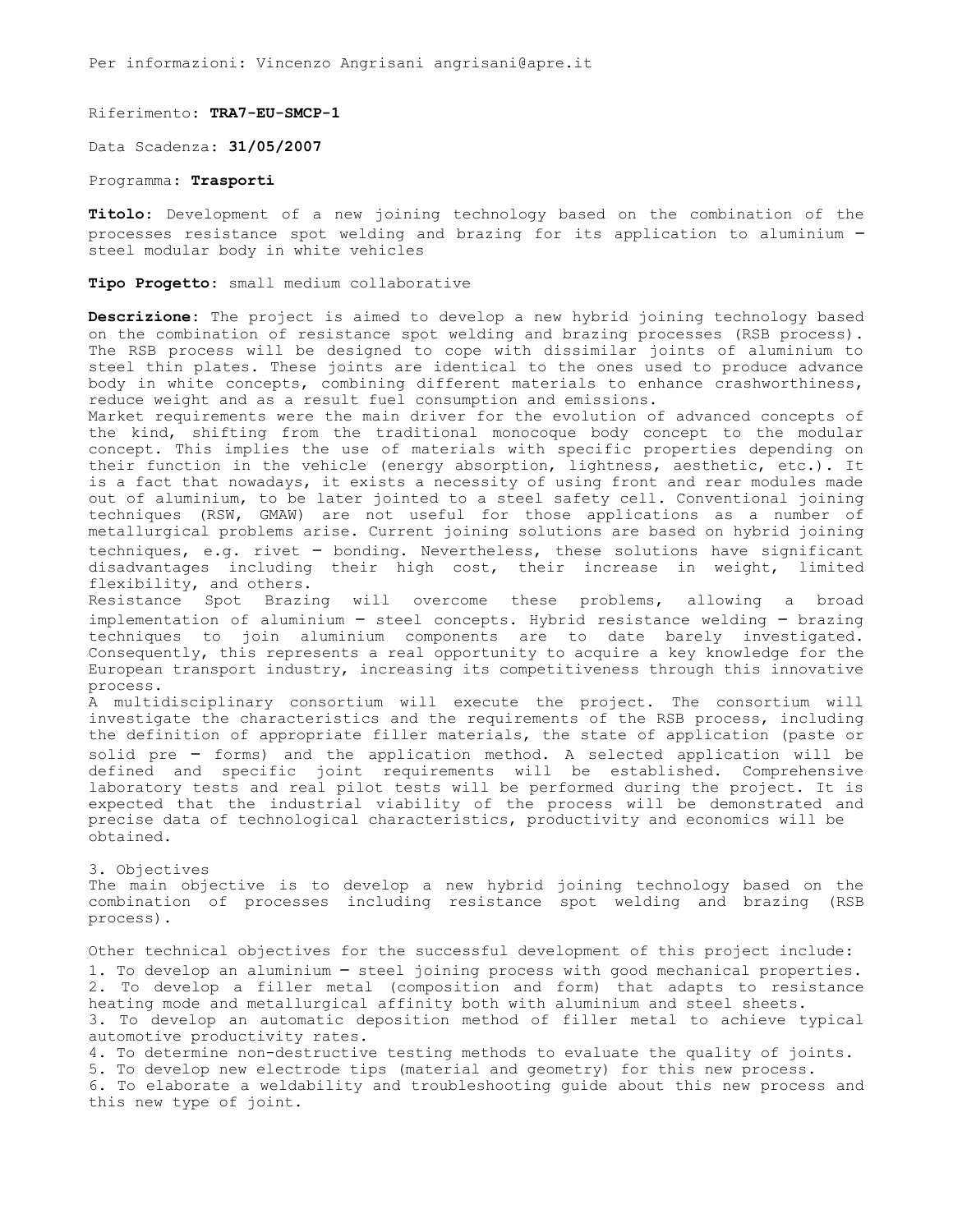Partner richiesto: RTDs: Project Management. Process development. Laboratory testing. Weld characterization. OEM & TIER: Process and application definition. Pilot production testing. Exploitation. Brazing filler material supplier: Adapted filler material development. System integrator: Adapted RSW equipment development.